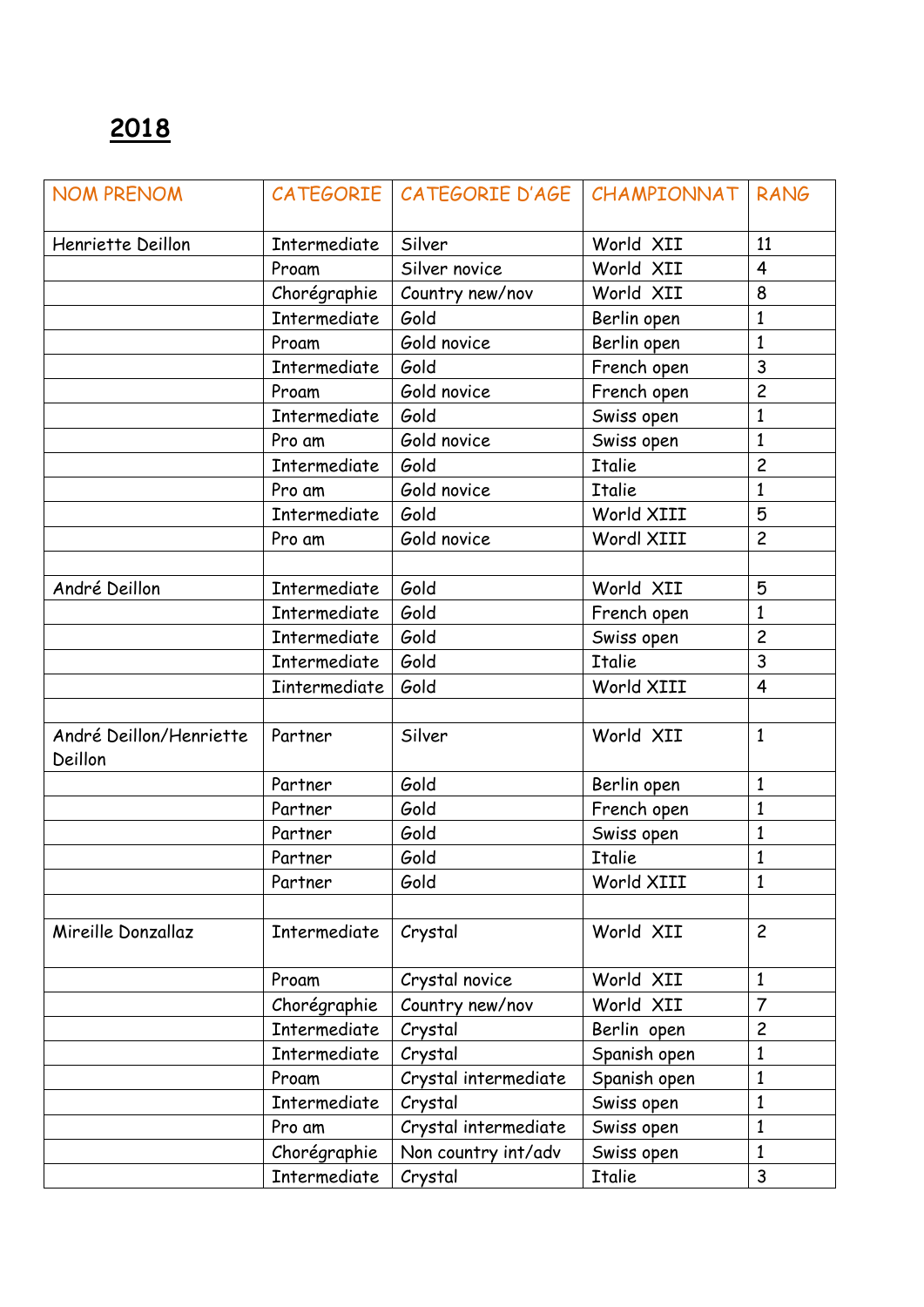|                           | Pro am              | Crystal intermediate | <b>Italie</b> | $\mathbf{1}$   |
|---------------------------|---------------------|----------------------|---------------|----------------|
|                           | Chorégraphie        | Non country int/adv  | <b>Italie</b> | 3              |
|                           | Intermediate        | Crystal              | World XIII    | 5              |
|                           | Pro am              | Crystal intermediate | World XIII    | $\mathbf{1}$   |
|                           |                     |                      |               |                |
| Eliane Tena               | Newcomer            | Crystal              | Berlin open   | $\overline{c}$ |
|                           | Newcomer            | Crystal              | Swiss open    | $\mathbf{1}$   |
|                           | Newcomer            | Crystal              | <b>Italie</b> | $\overline{c}$ |
|                           |                     |                      |               |                |
| Denis Deillon/Eliane Tena | Couple              | Newcomer crystal     | Swiss open    | $\mathbf{1}$   |
|                           |                     |                      |               |                |
| Jacqueline Monnard        | Newcomer            | Gold                 | World XII     | 3              |
|                           | Newcomer            | Gold                 | Berlin open   | $\overline{c}$ |
|                           | Newcomer            | Gold                 | French open   | $\mathbf{1}$   |
|                           | Newcomer            | Gold                 | Swiss open    | $\mathbf{1}$   |
|                           | Newcomer            | Gold                 | <b>Italie</b> | $\mathbf{1}$   |
|                           | Newcomer            | Gold                 | World XIII    | $\overline{c}$ |
|                           |                     |                      |               |                |
| Françoise Fournier        | <b>Intermediate</b> | Silver               | World XII     | 11             |
|                           | <b>Intermediate</b> | Silver               | French open   | 6              |
|                           | Intermediate        | Silver               | Europeans     | 5              |
|                           | Intermediate        | Silver               | Swiss open    | 5              |
|                           |                     |                      |               |                |
| <b>Marcel Steiner</b>     | Novice              | Gold                 | World XII     | 3              |
|                           | Novice              | Gold                 | French open   | $\mathbf{1}$   |
|                           | Novice              | Gold                 | Swiss open    | $\mathbf{1}$   |
|                           | Novice              | Gold                 | <b>Italie</b> | $\mathbf{1}$   |
|                           | Novice              | Gold                 | World XIII    | 3              |
|                           |                     |                      |               |                |
| Marcel                    | Partner             | Gold                 | World XII     | $\mathbf{1}$   |
| Steiner/Jacqueline        |                     |                      |               |                |
| Monnard                   |                     |                      |               |                |
|                           | Partner             | Gold                 | French open   | $\overline{c}$ |
|                           | Partner             | Gold                 | Swiss open    | $\overline{c}$ |
|                           | Partner             | Gold                 | <b>Italie</b> | $\overline{c}$ |
|                           | Partner             | Gold                 | World XIII    | $\overline{c}$ |
|                           |                     |                      |               |                |
| Marianne Favre            | <b>Intermediate</b> | Silver               | World XII     | 11             |
|                           | Intermediate        | Silver               | French open   | 8              |
|                           | Intermediate        | Silver               | Swiss open    | 6              |
|                           | Intermediate        | Silver               | <b>Italie</b> | 5              |
|                           | Intermediate        | Silver               | World XIII    | 11             |
|                           |                     |                      |               |                |
| David Dey                 | Social              | Diamond              | World XII     | $\mathbf{1}$   |